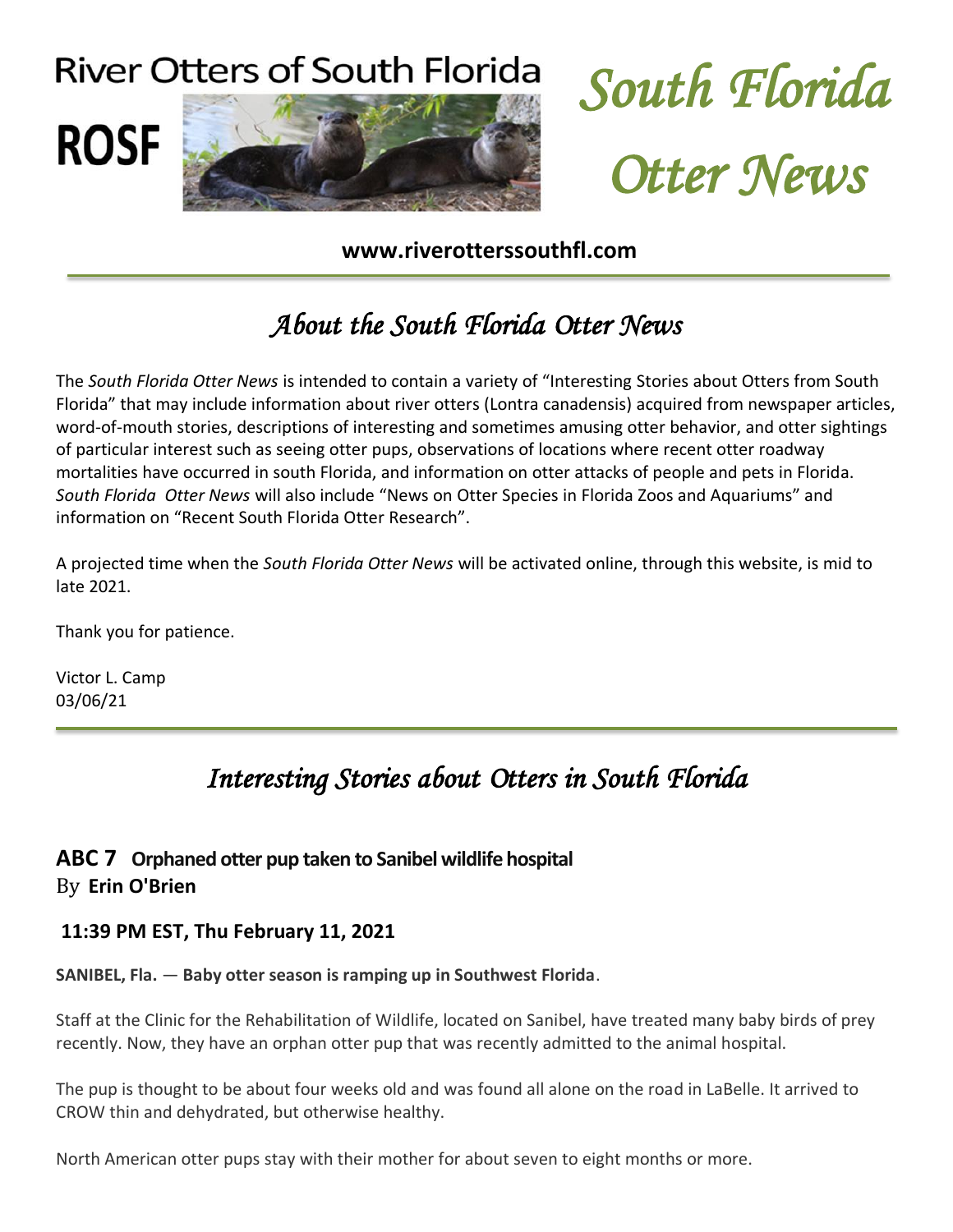### News on Otters in Florida Zoos and Aquariums

### **North American River Otter (Lontra canadensis)**

#### **3 North American river otter pups born at Zoo Miami** By **The Associated Press**

### February 11, 2021, 8:36 AM

I

MIAMI -- Zoo Miami is celebrating the birth of three North American river otter pups. The Feb. 5 birth was the first for their mother, Zinnia, the zoo's communication director, Ron Magill, said in a news release. It was also the first birth of this species at the zoo.

The pups were born in a secluded den in the Florida: Mission Everglades exhibit and are being well cared for by their first-time mother, Magill said. It is still too early to determine their genders, he said.

Zinnia arrived at Zoo Miami from the Roger Williams Park Zoo in Rhode Island where she was born.She and her pups will remain isolated behind the scenes to ensure they have minimal disturbances while they bond and grow.

The pups' father is 5-year-old Edison, who came to Zoo Miami in October 2016 after being rescued as an orphan and hand-raised by a group called Wild Florida, the news release said. The father is separated from Zinnia and the pups, which is also the case in the wild, Magill said. Males do no participate in rearing the babies.

North American river otters are found in a variety of fresh water habitats throughout much of the U.S. and Canada. They can grow up to 4 feet (1.2 meters) and typically weigh between 12 (5.4 kilograms) and 25 pounds (11.3 kilograms).

#### **by: WESH 2 News Staff Posted: Mar 4, 2021 / 03:59 PM EST / Updated: Mar 4, 2021 / 03:59 PM EST**

### **Asian Small-clawed Otter (Aonyx cinerea)**

#### **ORLANDO, Fla. (WESH) – Discovery Cove in Orlando announced Thursday that two adorable otters were recently born.**

They are the first otter kits to be born at Discovery Cove. Emmie and Binx were born on Oct. 13, 2020. "Emmie and Binx have hit all their milestones to date, and have been introduced into the main otter habitat at Discovery Cove, where they continue to receive world-class, expert care from our veterinary team. Discovery Cove is accredited by the Association of Zoos and Aquariums and participates in the organization's Asian otter Species Survival Plan," Discovery Cove said.